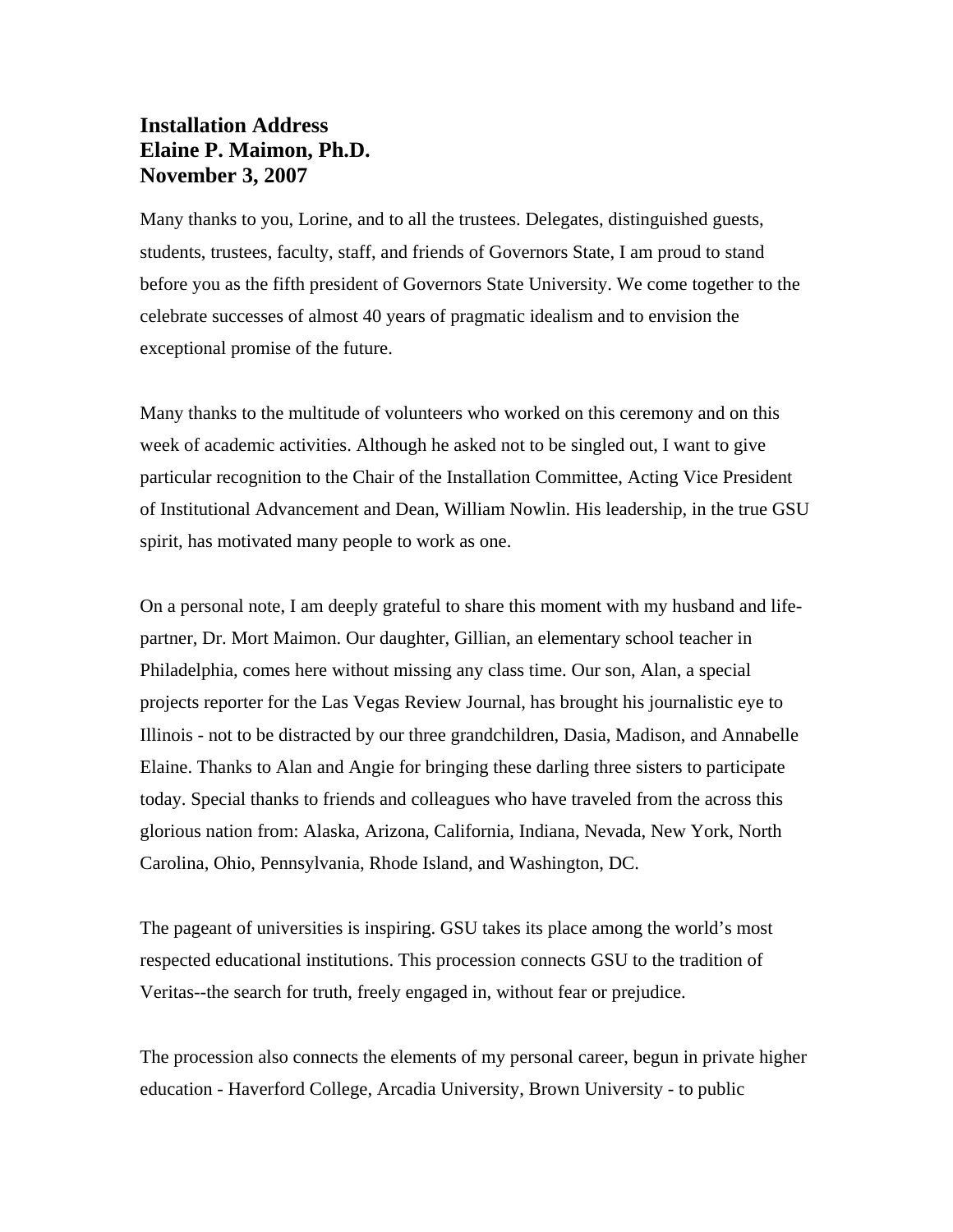institutions - Queens College, Arizona State University, University of Alaska Anchorage, Governors State University - from the East Coast to the Southwest; from Alaska, the Great Land, to Illinois in the Heartland.

Chicagoland - I love that name. It conveys a special, shared sense of civic pride. Connected by rail lines and commercial networks, the entire region shares in the "Chicago spirit."

Chicagoland is home territory to the phoenix - that magic bird consumed by fire and then reborn from its own ashes. GSU's student newspaper is called the Phoenix. On campus, we enjoy the Edvins Strautmanis sculpture, entitled "Phoenix," as the brochure says, framing "the sun which, like its namesake, dies in its flames only to reemerge." After the Great Fire of 1871, Chicago emerged from the ashes to lead the country in commerce, manufacturing, and architecture. The city skyline was reborn with the first skyscrapers.

GSU's history of service to returning adult students also celebrates the phoenix because our students exemplify renewal and reinvention of self.

Renewal and reinvention - that's what education always should be about. That's what the twenty-first century MUST be about.

The purpose of an installation is to remember the past, reflect on the present, and imagine the future.

As T. S. Eliot writes in *The Four Quartets*:

 "Time present and time past Are both perhaps present in time future."

Let us look at GSU's origins and ideals. Let us ask where we have succeeded and where we have gone astray. Let us examine what should be sustained and what should be transformed. Then, phoenix-like, we will renew and reinvent GSU.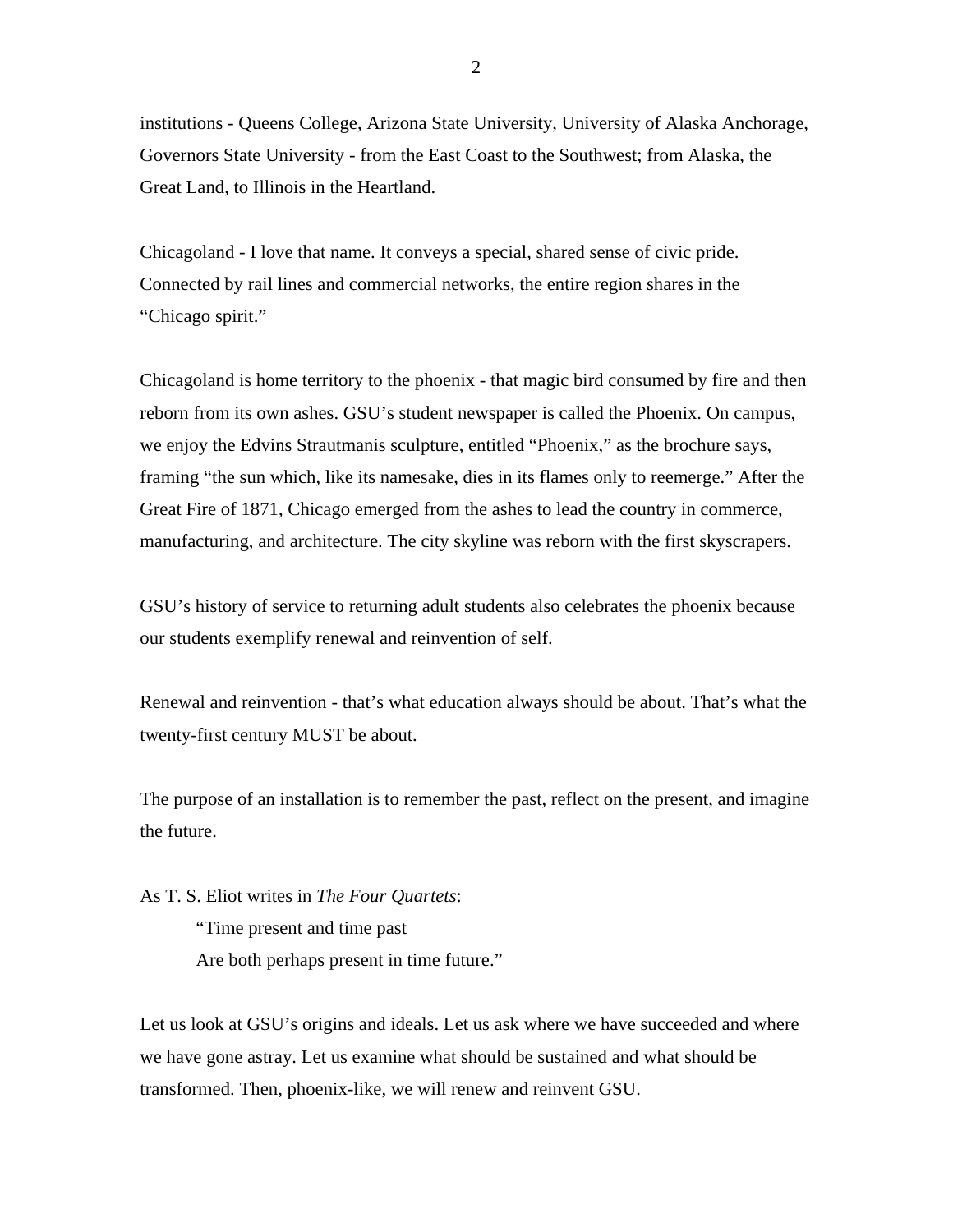First, let us remember.

Remembering is an act of imagination. We select and reconstruct the past into stories that inspire the future. Anthropologist Dell Hymes says, "A community is defined as a group of people who know the same stories." And, I would add, therefore, share the same past.

Although Governors State University was not founded until 1969, our university is rooted in the post-World War II era. In the late nineteen-forties, thousands of service women and men returned home to Illinois, to the rapidly expanding Chicago metropolitan area.

After defeating tyranny, these veterans - regardless of socio-economic group - yearned for the American Dream and the "the pursuit of happiness." And they got the chance.

The GI Bill of Rights, the twentieth century's most significant public policy initiative, opened doors to higher education, just as the Morrill Act - the Land Grant College Actenacted in 1862, and signed by Illinois' own Abraham Lincoln, had vastly increased opportunities in the preceding century.

After World War II, GI's who had shipped out from farms and factories returned to unprecedented opportunities for upward mobility. The dream of university education and a home of their own was within their reach.

Here, on this very spot, amid the cornfields and lakes of the Illinois Heartland, Nathan Manilow, a builder in every sense of the word, imagined a new town—one that would be free of the covenants that restricted other Chicago-area neighborhoods only to "the right people." This new town would be characterized by diversity and affordability. It would include a forest preserve, a new commuter rail terminal, and a great university.

And here we are today in University Park, surrounded by a forest preserve, at the terminus of the Metra line that runs directly from Michigan Avenue and Millennium Park. Starting in 1969, we have collectively been building a great university, imagined as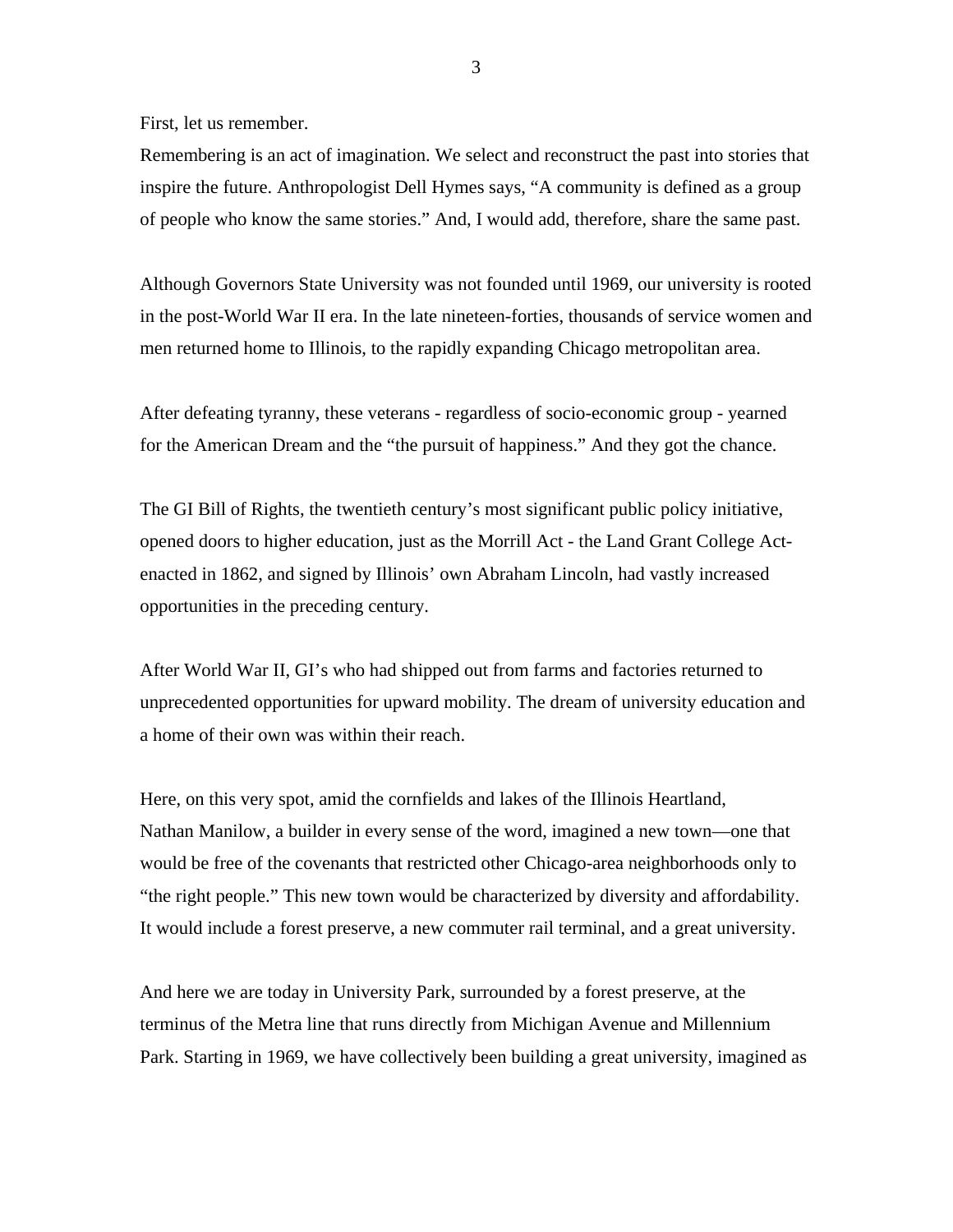the people's university. Reconciling greatness - high standards - with openness has been the major challenge for GSU, and for American higher education as a whole.

Nathan Manilow's son, Lewis, continued his father's dream, combining it with his own vision of infusing daily living with art. Lewis Manilow, builder, philanthropist, art collector, and GSU honorary degree recipient, is with us today. Please join me in recognizing Lew Manilow and his family of builders.

 The new town of University Park is distinctive because Governors State, its great people's university, arises from a foundation of artistic expression - imagination set free. Mark di Suvero's *Yes! For Lady Day* was constructed here before ground was broken for the university. Art - sculpture - at GSU is not an afterthought. Art is essential to the identity of this campus. Public art belongs at all universities because artists teach us to look at the ordinary with new eyes. You may like or loathe *Paul*, the monumental statue of a slumped Paul Bunyan. But, here at the university, we can talk about *Paul* in terms of mythos, advertising, and new artistic materials.

Just as art helps us see life anew, one benefit of new presidential leadership is to look at the university with a newcomer's eye - an artist's eye - to see the university's past, present, and future anew.

The presidential administration of William E. Engbretson, from 1969 to 1976, established the founding concepts of Governors State University. July 1969, the month of the first moon landing, was also the month that Governor Richard Ogilvie signed the statute establishing GSU.

The GSU logo symbolizes flight - to the moon and, metaphorically, to new heights of achievement and upward mobility. The three sides of the triangular shape forming not so much a triangle, but a wing - represent the tri-partite role for faculty: teaching, scholarship, and service. GSU's colors, black and white, affirm that GSU was imagined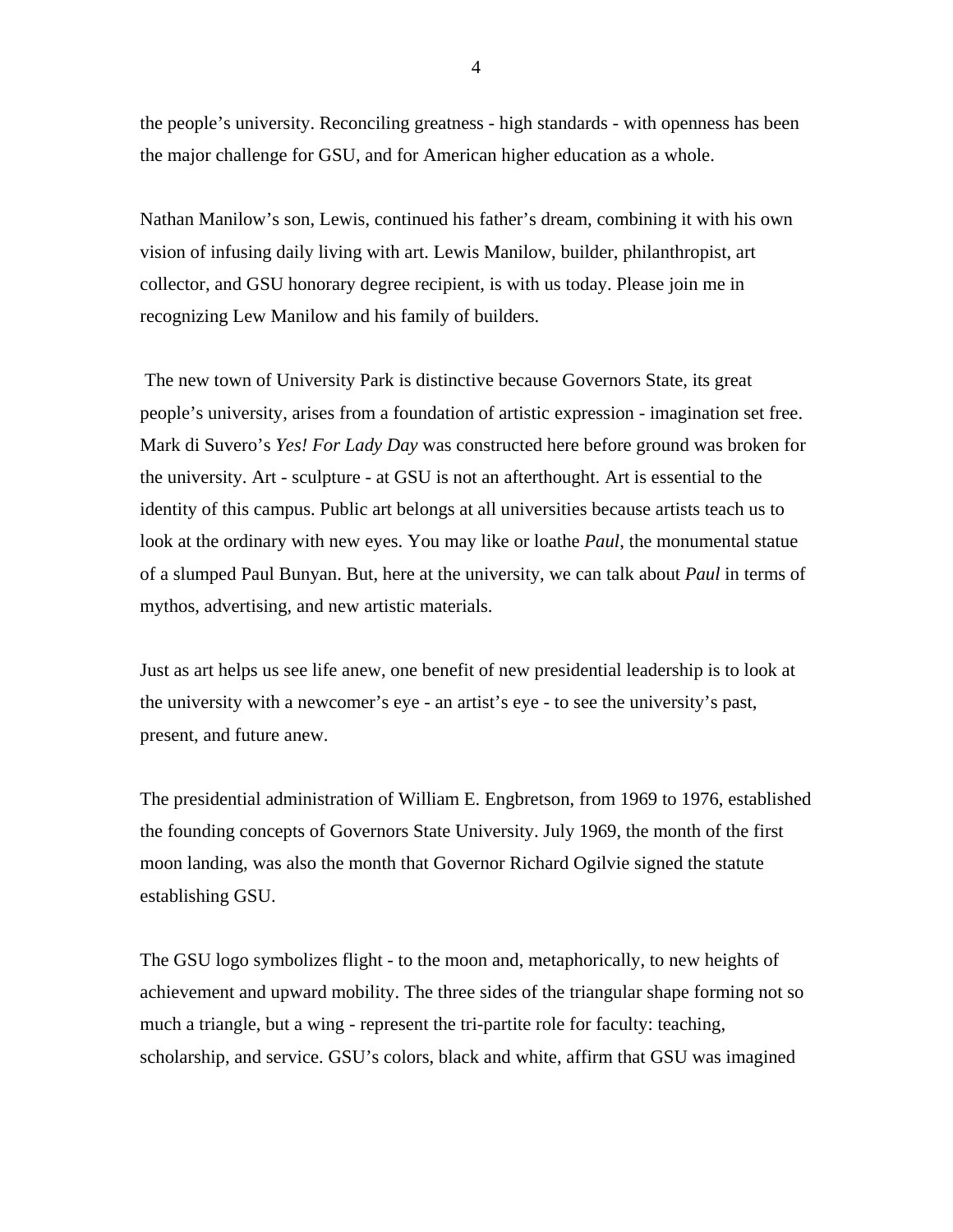as an oasis, transcending the turmoil of the late sixties, and uniting people across racial lines.

Dr. Engbretson, the University's first builder, established GSU as a non-traditional, experimenting university, with a mission to serve adult learners and community college transfer students. GSU was founded on the principle of partnership with community colleges. In that spirit, I ask our partners - the presidents and other representatives from Illinois community colleges, to rise and be recognized.

Dr. Engbretson worked with Lewis Manilow to make GSU a gathering place for sculptors, from Chicagoland and beyond. In 1976, GSU hosted a monumental sculpture exhibition, entitled, *The Sculptor, The Campus, and The Prairie*. Peter Schjeldahl, still an art critic for the *New Yorker*, wrote about the exhibit in 1976:

"The train ride south from the Loop to University Park gets dramatic toward the end of the line. Dense habitation ceases abruptly, and the almighty American prairie, always underfoot in Chicago but usually out of mind, emerges like a conquering god."

Schjeldahl intuitively understood something essential about Governors State's unique integration of art, education, and nature. Works of sculpture in the exhibition were created from materials of industrial society. President Engbretson said that these works expressed a "thoroughly contemporary, exuberant, indomitable, even defiant human spirit." That defiant human spirit civilizes the prairie and, simultaneously, finds beauty in industrial materials usually associated with machines. Governors State University, the site for this encounter, becomes sacred ground, where nature and civilization meet.

The integration of public art with the university symbolically defines what I call the University as Public Square: a place inspiring engagement with the aspirational values of our diverse cultures; a place where the city and nature meet; a place where education is a life-long process in a publicly shared environment.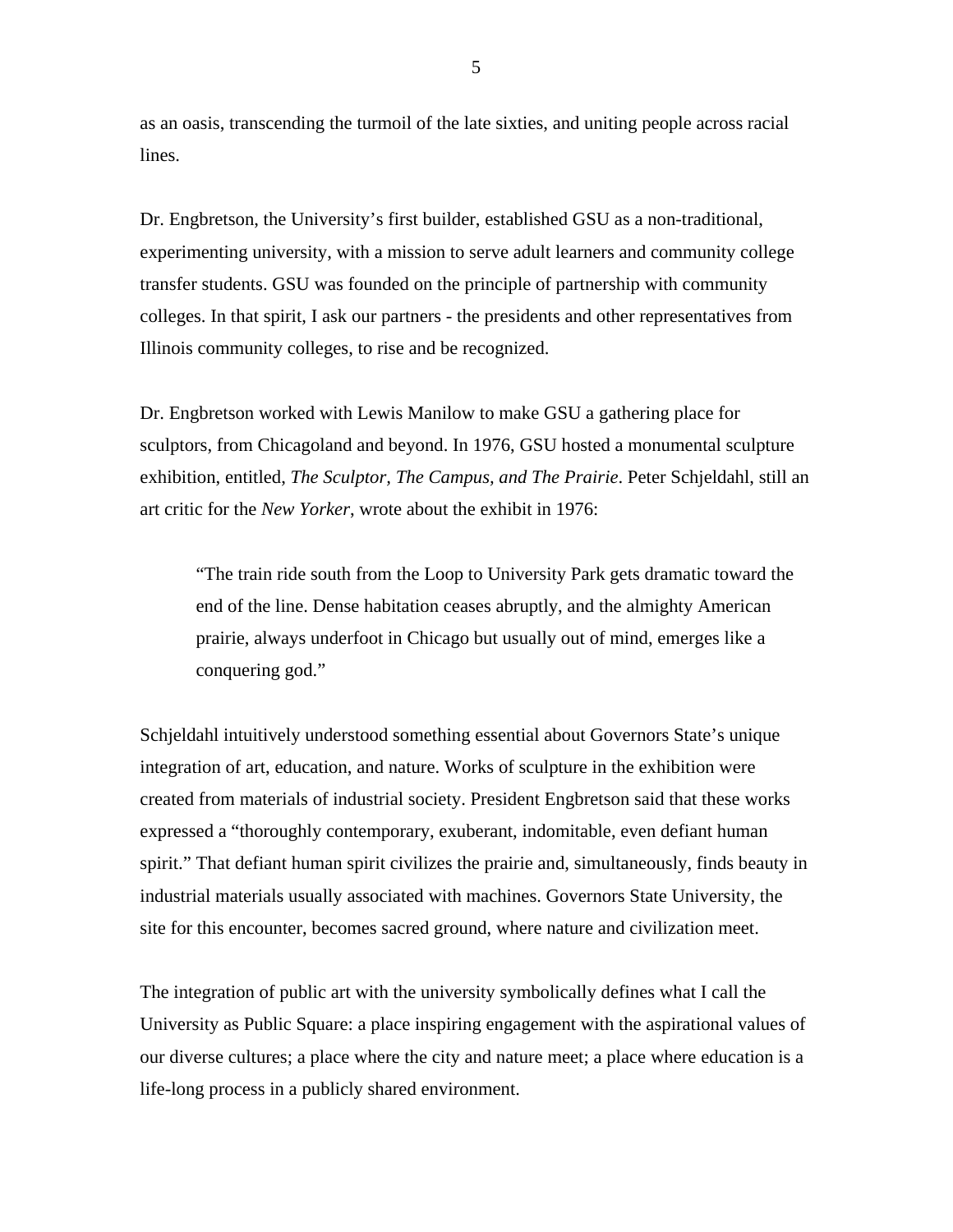Examine the architecture and setting of many universities here and in Europe. These institutions look like Gothic Cathedrals or monasteries and are built on hills. The idea was to create an isolated environment apart from and above society for the purpose of preparing a ruling class. Realize now that in a democratic society, we are ALL members of the ruling class. Here universities cannot be gated communities for the elite; they must be Public Squares inviting talented individuals, regardless of socio-economics or family heritage, to discover new ideas.

In ancient Greece, the Public Square was called the agora, where Socrates walked with students and taught them to be leaders in the city. The Romans' Public Square was the Forum, where Cicero inspired young Romans to understand responsibilities of citizenship. Governors State, from its beginning, has reconciled nature - the prairie god with the values of civilization - art and education, creating a Public Square, inviting people from all classes of society to participate in responsible public life.

Dr. Leo Goodman-Malamuth, the second president from 1976 to 1992, strengthened GSU's role as a Public Square. Wisely, he reflected on excesses of the late sixties, while sustaining the spirit of thoughtful innovation. He recognized that "classes without walls" may be a good metaphor but in actuality students need more structure - and better acoustics - to hear themselves think and to learn. Dr. Goodman-Malamuth harnessed the prairie god's potential by imposing necessary constraints and developing sound educational practices.

Paula Wolff assumed the presidency of GSU in July 1992 and served until 2000. President Wolff, a true pragmatic idealist, furthered and refined GSU's distinctive mission as a university dedicated to social justice.

Dr. Stuart Fagan, president from 2000-2007, contributed greatly to building a twenty-first century university. Dr. Fagan's legacy includes protecting the natural environment, expanding the sculpture park, emphasizing connections between university-based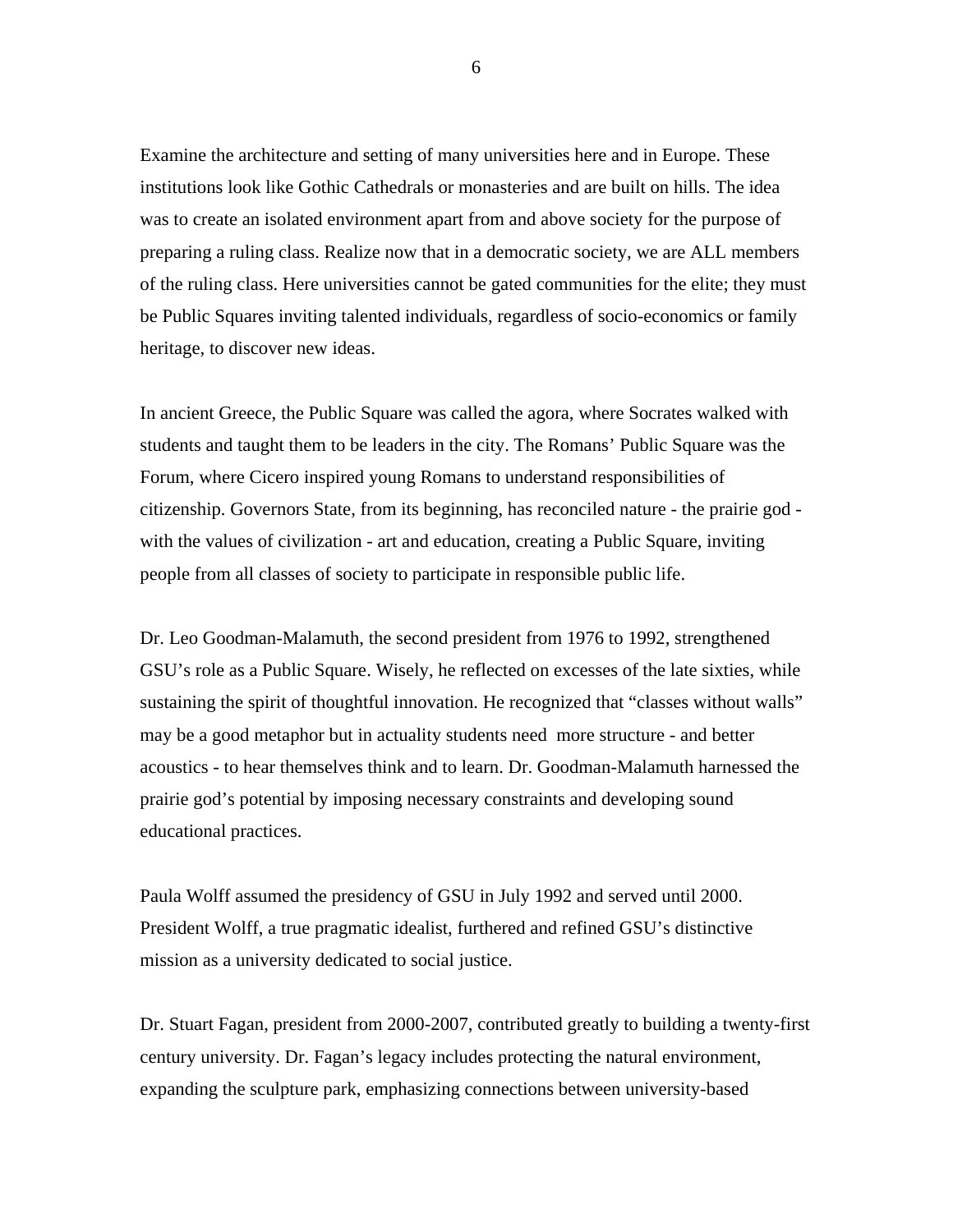research and the economic development of the region, developing GSU's first doctoral degree in physical therapy, and establishing high quality as the byword for all GSU academic programs. On a personal note, I thank Dr. Fagan for a smooth and seamless presidential transition.

As I am officially invested as Governor State University's fifth president, I am deeply honored to celebrate legacies of four distinguished predecessors. Inspired by the mythical phoenix, we will imagine the future and reinvent a great people's university, built where the prairie meets the city.

Now, let us imagine. Imagination differs from fantasy. To imagine means to envision experience in a new way - with an artist's eye. I imagine that during this administration, we will create a model twenty-first century university. We will build a Public Square defined by SEVEN IMPERATIVES:

### **The First Imperative:**

## **GSU will expand access to underserved student populations.**

Our enrollment will grow. We will increase the pipeline of students now lost to university education. More first-generation students will become life-long learners. They will achieve baccalaureate degrees and go on to graduate study. We will cooperate with K-12 institutions and community colleges, improving preparation for university study and creating an environment for student success.

We commit to providing first-generation college students with all benefits of university education - experiences that students from more privileged backgrounds take for granted. The Association of American Colleges and Universities (AAC&U), represented here today by its President Dr. Carol Geary Schneider, has highlighted disturbing inequities. First-generation college students take fewer courses in the humanities, social sciences, mathematics, and computer science than students from college-educated families.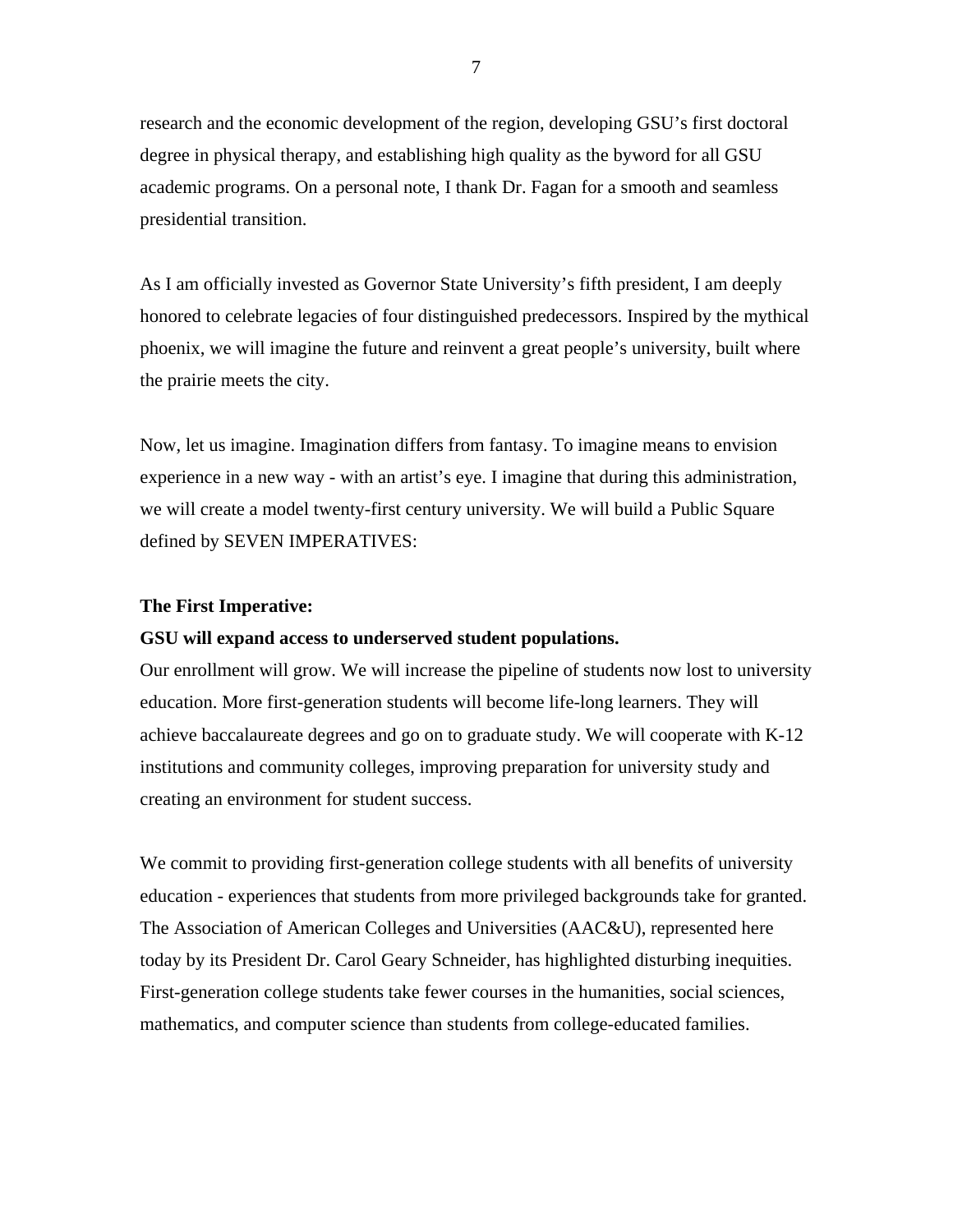First generation college students believe that they must major in something that sounds like a job. Students from college-educated families prepare for careers but understand the value of a strong liberal arts education. GSU will be a social justice university by providing opportunity for the highest level of university achievement to students underrepresented and underserved in higher education.

#### **The Second Imperative:**

#### **GSU will be a student-centered university**.

As we make future plans, we will always ask, "How will decisions affect students?" Are instructional designs fulfilling twenty-first century requirements? Do our calendar and class schedule address students' needs? Are we doing everything possible to immerse students in the life of the university? Are we offering research partnerships and participation in stimulating new experiences?

We will put students first.

GSU will not be an ivory tower or a university on a hill. GSU will be a Public Square open and accessible. But those who study in the Public Square have responsibilities, too. For example, in the spirit of our ongoing voter registration campaign, we are committed to infusing civic engagement into instruction and co-curricular activities university-wide.

Being student-centered does not imply lowering academic standards. It means the opposite. Being student-centered means respecting the student's right to the highest quality education. Students will be challenged - and guided - to achieve, often beyond their initial expectations. We must ensure that their diplomas are respected as evidence of their transformational educational experiences.

## **The Third Imperative:**

**GSU will be a model organization that asks, "Why not?" and listens.**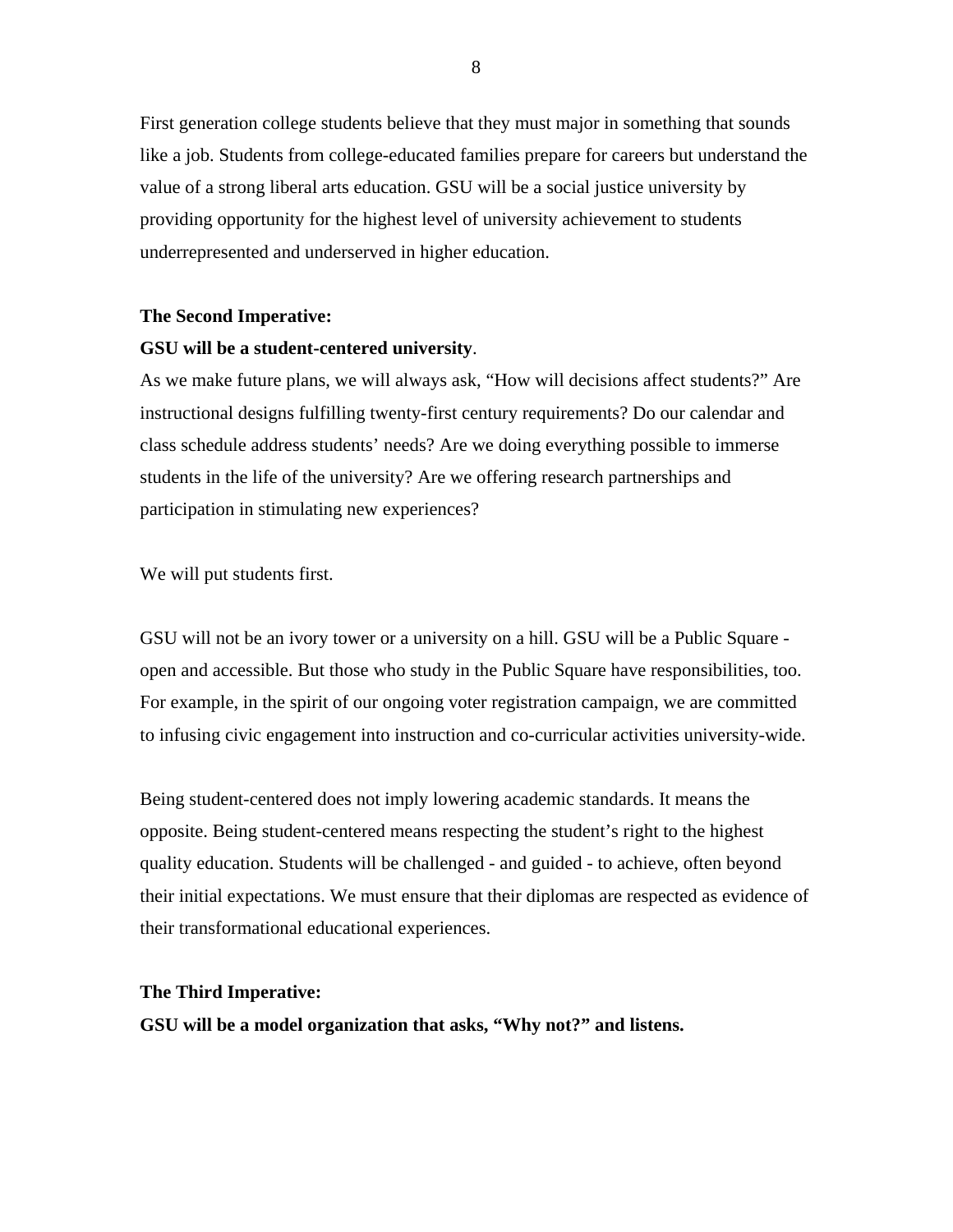Some of us remember that Robert Kennedy ended every stump speech by saying: "Some men see things as they are and ask, 'Why?' I dream of things as they never were and ask, 'Why not?'"

One year after Robert Kennedy's death, Governors State University was founded, encompassing that "Why not?" spirit - constructive, forward-looking, and problemsolving in our orientation. That is our heritage.

As you may know, since mid-September, we have been conducting a successful "Why Not?" campaign. This project empowers everyone to question - to ask why not do certain things differently, more effectively. Asking why not is a core value of the academy. It helps us to sort out necessary processes from bureaucracy and to distinguish traditions from habits. In a brief time, the "Why Not?" campaign has gathered hundreds of constructive suggestions for making GSU more transparent, more student-centered. We have already implemented some new ideas. We will continue to do so. The goal is transformative. We will be problem-solvers, not gatekeepers. In the Public Square, we are empowered and accountable, as we work for the public good.

## **The Fourth Imperative: GSU will help unify the Chicago Southland, as well as Will, Kankakee, and the rest of Cook County.**

GSU is the only public university in the south suburbs of Chicago and in all of Will and Kankakee Counties.

Many express hopes that this university will help unify the incredible diversity around us. Without a sense of community, growth is merely sprawl**;** development is exploitation. The Southland and Will and Kankakee Counties can be a beautiful mosaic or a hodgepodge. Education is the key. Great communities need great universities to be engines for economic, educational, and cultural health. GSU will be that engine and unifying force in ways more evident and more tangible than ever before. The university will be a Public Square for the region.

## **The Fifth Imperative**: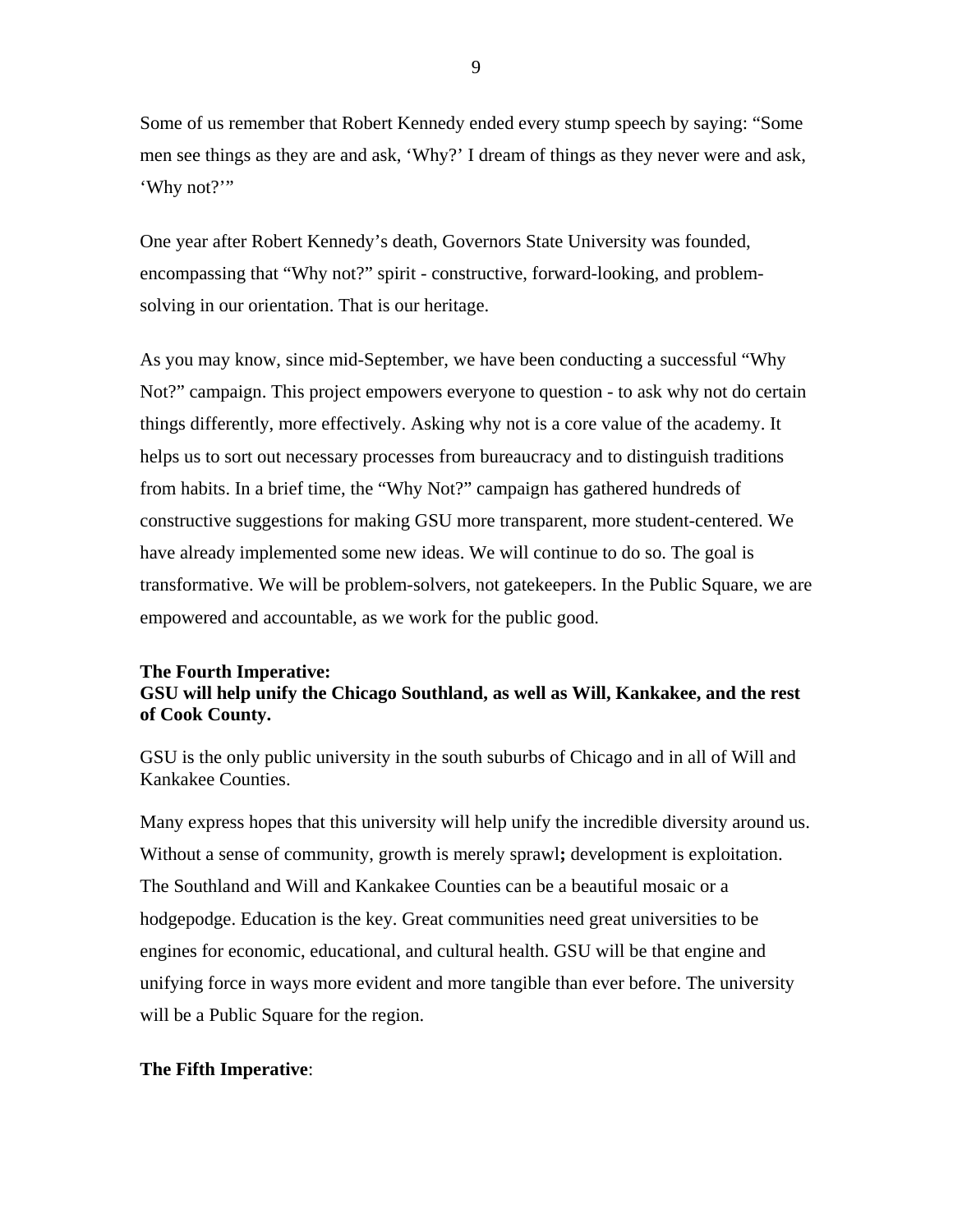## **GSU will apply expertise in research, scholarship, and creative activity to help solve real-world problems.**

This priority transcends traditional definitions of applied research. The key is mutuality. The university listens to the community and works in partnership to define research issues. That research is then integrated into our teaching and community service missions. Our professional doctorates will be research-based and developed in partnership with the professions. Our first doctorate in physical therapy exemplifies that. Doctorates in occupational therapy and nursing practice will be approved soon. We have, in the works, a multi-disciplinary, multi-college doctorate in leadership, serving a variety of professions, including K-12 administrators.

Research, teaching, and community service will be integrated in the Public Square.

## **The Sixth Imperative:**

# **GSU will be committed to a seamless educational experience, pre-school to graduate school (P-20), with special emphasis on partnerships between GSU and community colleges.**

Education is a web of complex interconnections. K-12 institutions prepare students for higher education; universities prepare teachers for K-12 institutions. Everyone in education serves the public good by working on ways to cooperate up, down, and across the curriculum.

My first priority as GSU's president has been to meet with the presidents and provosts of our partner community colleges. My goal is to learn how GSU can improve the record of baccalaureate completion for students who begin their college careers at community colleges. Each community college, true to its unique location and mission, has excellent suggestions for working together.

I envision a Community College Compact.

GSU will continue to listen and learn from our community college colleagues. We intend to share facilities and faculty, to recruit jointly at high schools, and to coordinate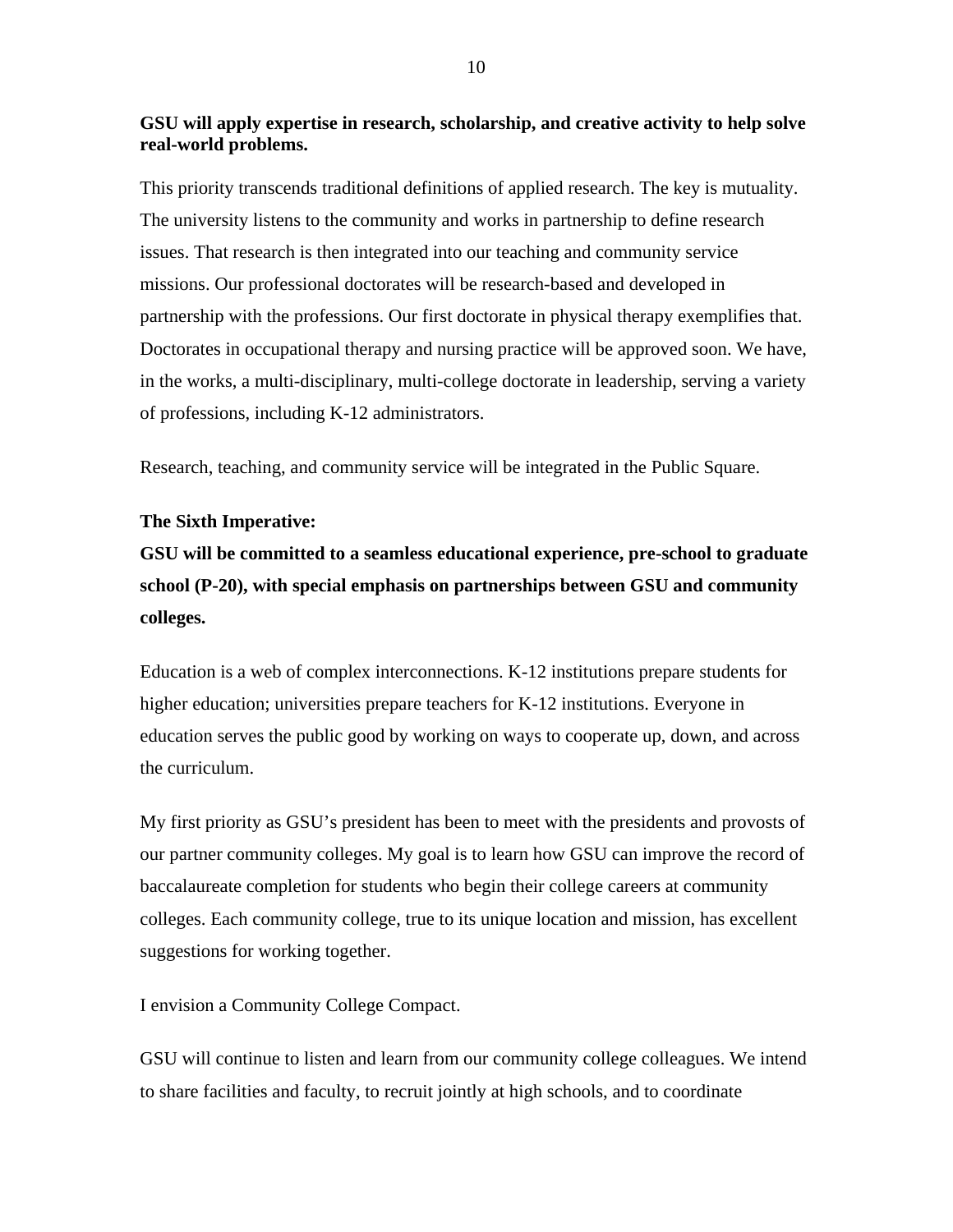advising. Our shared goal is to increase the number of community college transfers attaining a bachelor's degree, and beyond.

#### **The Seventh Imperative**:

**GSU will provide a debt-free baccalaureate education for local community college transfer students at the poverty level.** 

We are working toward this goal now. We will reach it soon.

Nationally, the vast majority of minority students begin college careers in community college. Of those who start with the hope of completing a four-year degree, only 10 percent accomplish that goal within six years. If we extend the window indefinitely to fifteen years or more, the percentage rises only to 15 percent. Furthermore, a study entitled, *Access Denied*, by the Advisory Committee on Student Financial Assistance, reports another disturbing finding. Twenty percent of the highest achieving students, from families at the lowest income level, do not attend college at all. Think about that. Consider the implications for our nation in terms of untapped talent and social justice.

Fear of debt is a major obstacle to motivating poverty level, first-generation college students to complete college. When we say "financial aid," many students hear "loans," even though outright grants are available. Many do not complete the form, called FAFSA, which establishes eligibility for all public scholarship grants. Instead, they take on additional jobs and take fewer courses. Often the extra pay decreases their eligibility for grants, and taking fewer courses makes them less likely to finish their degrees - ever. Talk about a Catch-22.

To address this problem, this August we initiated a special campaign. The intention is to supplement funds available to Illinois' poverty-level students from federal and state sources through an endowment, The GSU Promise. I am pleased to announce that my husband Mort and I have contributed \$10,000 to this endowment in honor of my predecessor, Dr. Stuart Fagan.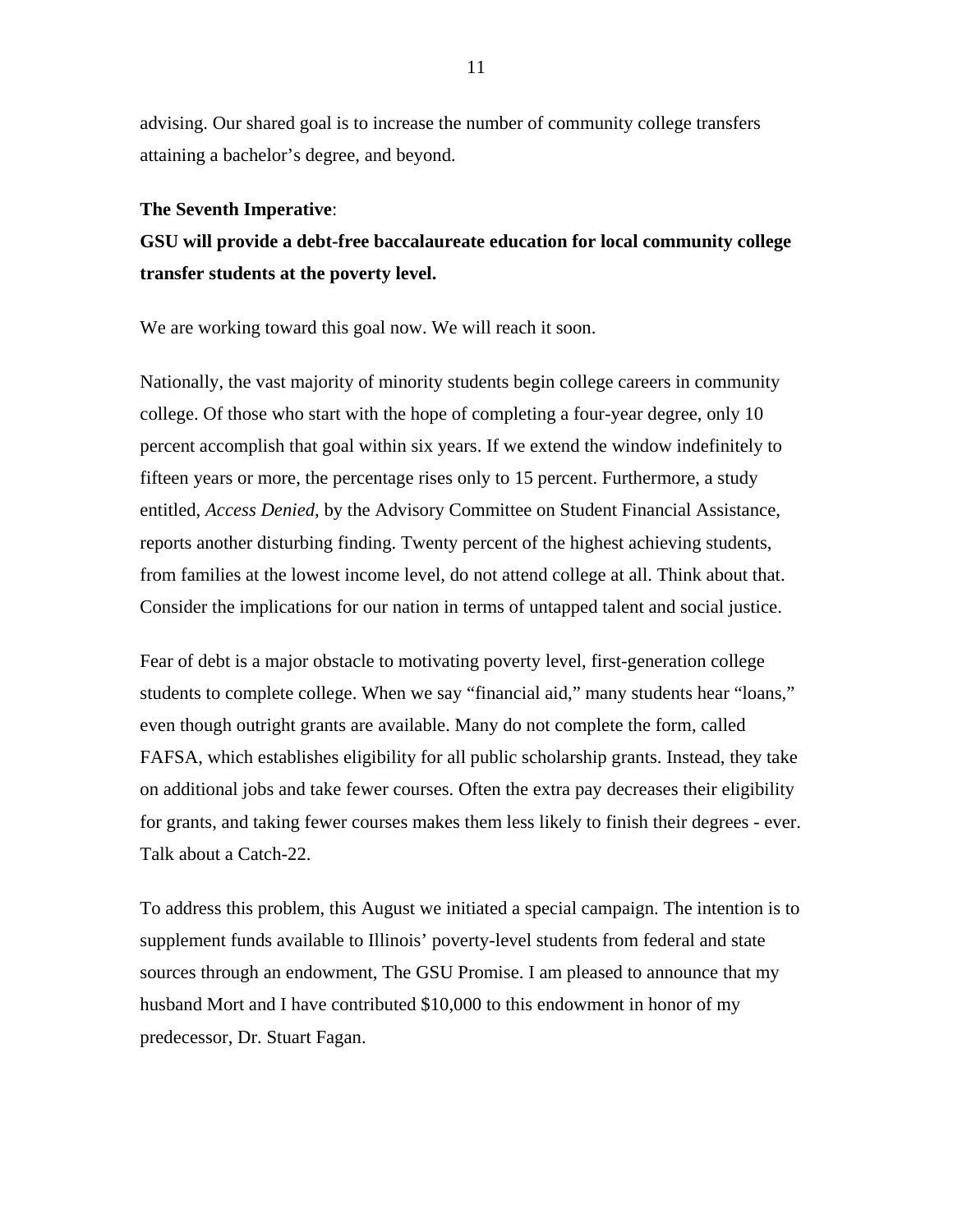We aspired, by today, to raise the first \$100,000 for the endowment and for the necessary infrastructure to sustain it. We are proud to announce that the Chicago Community Trust has approved a grant of \$25,000 to support this leadership initiative. Thanks to Chicago Community Trust President and CEO, Terry Mazany, who is here today as a delegate from his alma mater, the University of Arizona. I am proud to announce that we have today raised \$102,000 for the GSU Promise Endowment, exceeding our goal. We have much more to do and many more students to serve. Please participate.

Let us imagine together these seven imperatives for GSU's Public Square. We cannot become what we cannot imagine. Universities - and people - are transformed by imagination.

Expand access to underserved students. Be student centered. Be an institution that asks, "Why not?" Lead in unifying the region. Use research to solve real world problems. Create a seamless educational experience - from preschool through graduate school. Provide a debt-free baccalaureate education for poverty-level students. That is our vision.

But a vision without a strategy is a fantasy. GSU has embarked on an invigorating strategic planning process that will create a blueprint for strategic investment and transformational change, a process designed to translate this vision into reality.

Now the work begins. We are engaged with the fulfillment of the American Dream. Nathan Manilow surveyed the open prairie, where the prairie god still held sway, and imagined a Public Square, civilizing the prairie through landscaping, art, and education.

The prairie in America's Heartland has symbolic resonance with our nation as a whole. Carl Sandburg, poet of the prairie, understood that the phoenix lives here and symbolizes America. He wrote:

"I see America, not in the setting sun of a black night of despair ahead of us. I see America in the crimson light of a rising sun fresh from the burning, creative hand of God. I see great days ahead, great days possible to men and women of will and vision."